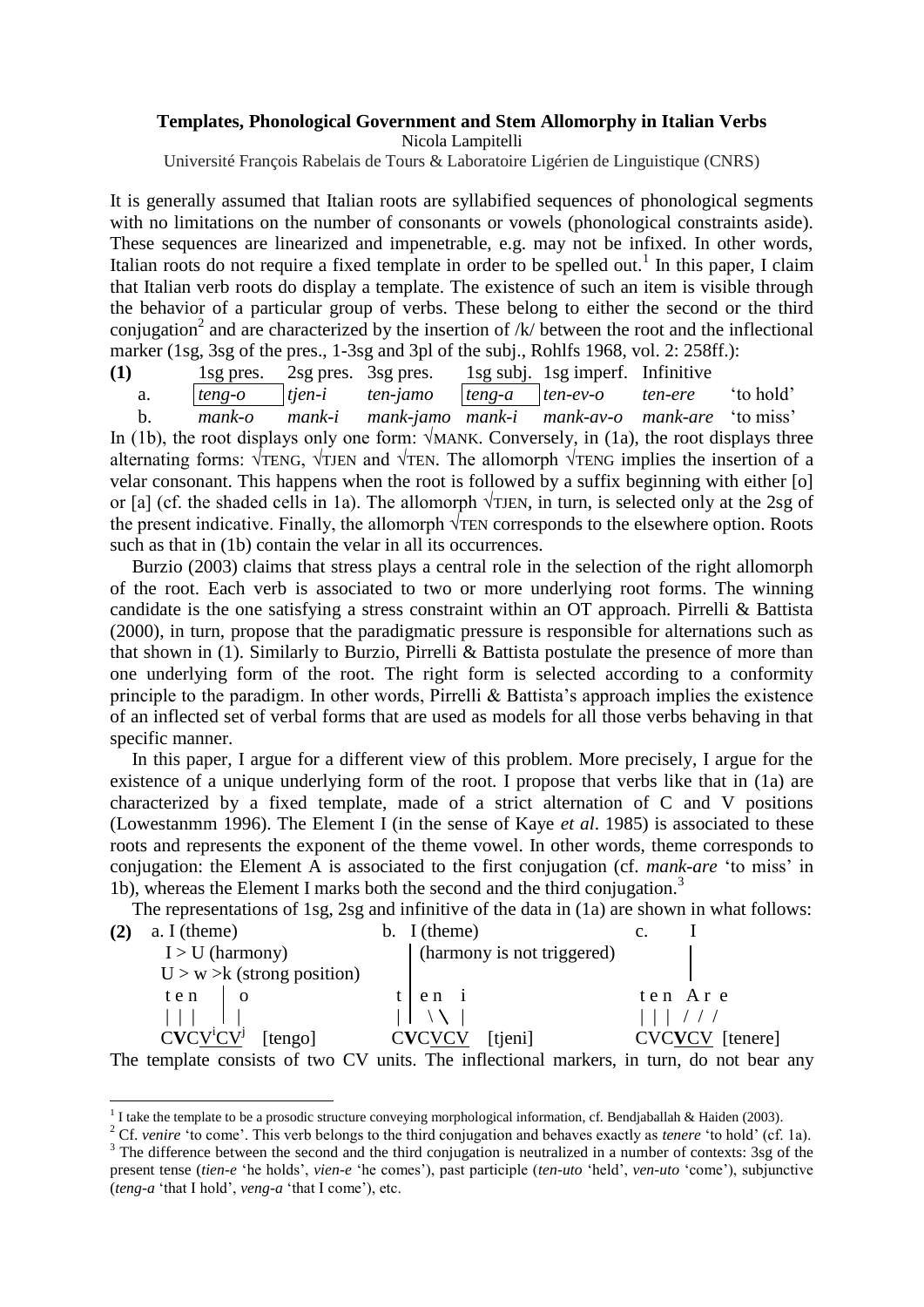template. In the representation of *tenere* "to hold" three positions remain empty, cf. the underlined positions in (2). The distribution of empty Cs and Vs depends on government relations between the positions (Kaye *et al*. 1990). I argue that the alternation of the root depends on the need to license the empty positions in the template.

The presence of a [+back] vowel, -o, activates harmony. The Element I is turned into U. Note that  $V^i$  is properly governed only when the inflectional marker -o is inserted. As a consequence, U can only be associated to the C position between  $V^i$  and  $V^j$  (the Elements U and I can be associated to either Cs or Vs). According to Ségéral & Scheer (2001), the C position following a governed empty nucleus is a strong position. Thus, the glide /w/ undergoes fortition and turns into a back consonant (harmony is blocked when I is not adjacent to -o, cf. the imperfective: *ten-ev-o*).

In (2b), harmony is not triggered. The suffix begins with -i. In this case, though, a diphthong is created: the Element I is inserted on the stressed V position (bold in 2). Finally, in (2c), the Element I merges to the Element A. The latter belongs to the infinitive marker /Are/. In the approach that I propose, the infinitive marker has a unique underlying form in all three conjugations:

**(3)** Infinitive: /Are/

Note that the Element I triggers the appearance of the velar at the 1sg of the subjunctive, too. This happens because of the presence of -a, which is marked as a [+back] vowel (cf. 1a).

By contrast, first conjugation verbs do not display any stem alternation. In fact, in the representation of the root of *mankare* "to miss" the only possibly ungoverned position (underlined in 4) turns into a governed one since the insertion of the inflectional markers: **(4)** a. A (theme) b. A (theme) c. A (theme)

| man ko                                                                                                                                                                                                                            | man k i | man k Are                          |
|-----------------------------------------------------------------------------------------------------------------------------------------------------------------------------------------------------------------------------------|---------|------------------------------------|
| $\vert \vert \vert$ $\vert$ $\vert$                                                                                                                                                                                               |         |                                    |
| CVCVCV [manko]                                                                                                                                                                                                                    |         | CVCVCV [manki] CVCVCV+CV [mankare] |
| $\mathbf{D}$ and the largest secondary system of the secondary dependence of the secondary of the secondary system of the secondary system of the secondary system of the secondary system of the secondary system of the seconda |         |                                    |

Roots behaving as √MANK have no phonological reason to alternate.

To conclude, verb roots belonging to the group (1a) include a template containing ungoverned C and V positions. This fact, in addition with the presence of the Element I, is responsible for the allomorphic behavior of such roots. In contrast, verbs such as that shown in (1b), do not display any prosodic alternation precisely because their template conform to the principles of Phonological Government.

## **Selected references**

- Bendjaballah, S. & M. Haiden (2003) "Templatic Architecture". *Recherches Linguistiques de Vincennes* 32: 157-168.
- Burzio, L. (1998) "Multiple Correspondence". *Lingua* 104: 79-109.
- Kaye, J., J. Lowenstamm & J.-R. Vergnaud (1985) "The Internal Structure of Phonological Elements: a Theory of Charm and Government". *Phonology Yearbook* 2: 305-328.
- Kaye, J., J. Lowenstamm & J.-R. Vergnaud (1990) "Constituent Structure and Government in Phonology". *Phonology Yearbook* 7: 193-231.
- Lowenstamm, J. (1996) "CV as the only syllable type". J. Durand & B. Laks (eds.) *Current Trends in Phonology*. Manchester: Salford, 419-441.
- Pirrelli, V. & M. Battista (2000) "The Paradigmatic Dimension of Stem Allomorphy in Italian Verb Inflection". *Italian Journal of Linguistics*, 12,2: 307-380.
- Rohlfs, G. (1968) *Grammatica storica della lingua italiana e dei suoi dialetti*. Turin: Einaudi.